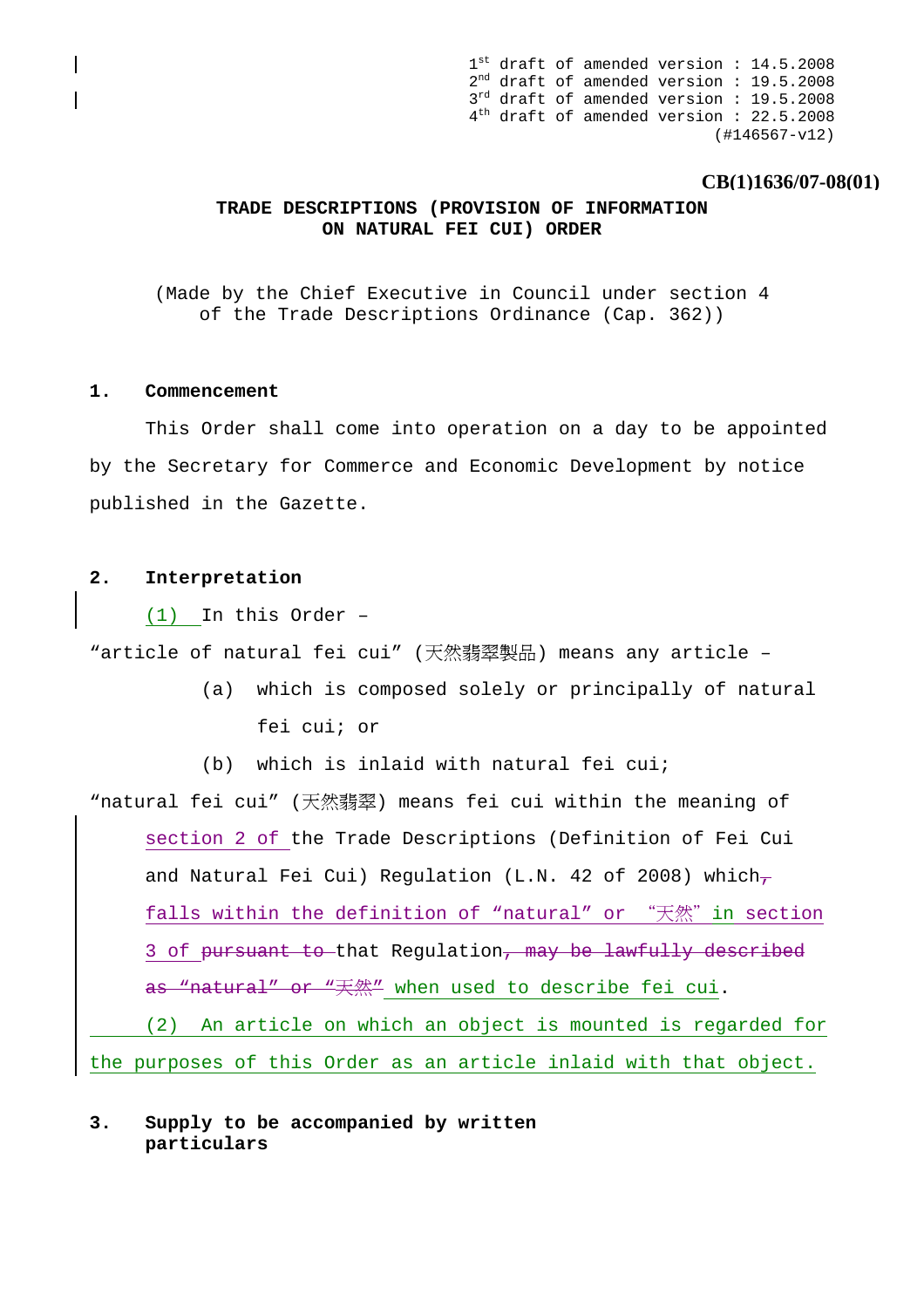(1) Any person who supplies any article of natural fei cui to another person ("the buyer") in the course of trade or business at retail level shall, at the time of supply, issue an invoice or receipt to the buyer.

 (2) An invoice or receipt issued under subsection (1) shall contain –

- (a) the full name and address of the supplier;
- (b) the price at which the article is supplied;
- (c) the date of supply; and
- (d) a description of the article which shall describe the article - <del>as "natural fei cui" or "天然翡</del> 翠".
	- (i) where the article is inlaid with both natural fei cui and other jade, as "natural fei cui plus other jade" or "天然翡翠和其他玉石"; or (ii) where the article is – (A) composed solely or principally of natural fei cui; or
		- (B) inlaid with natural fei cui but

with no other jade,

as "natural fei cui" or "天然翡翠".

# **4. Supplier shall retain invoice or receipt for 3 years**

 (1) A supplier shall retain a copy of an invoice or receipt issued by him under section 3 for a period of not less than 3 years after the date of issue.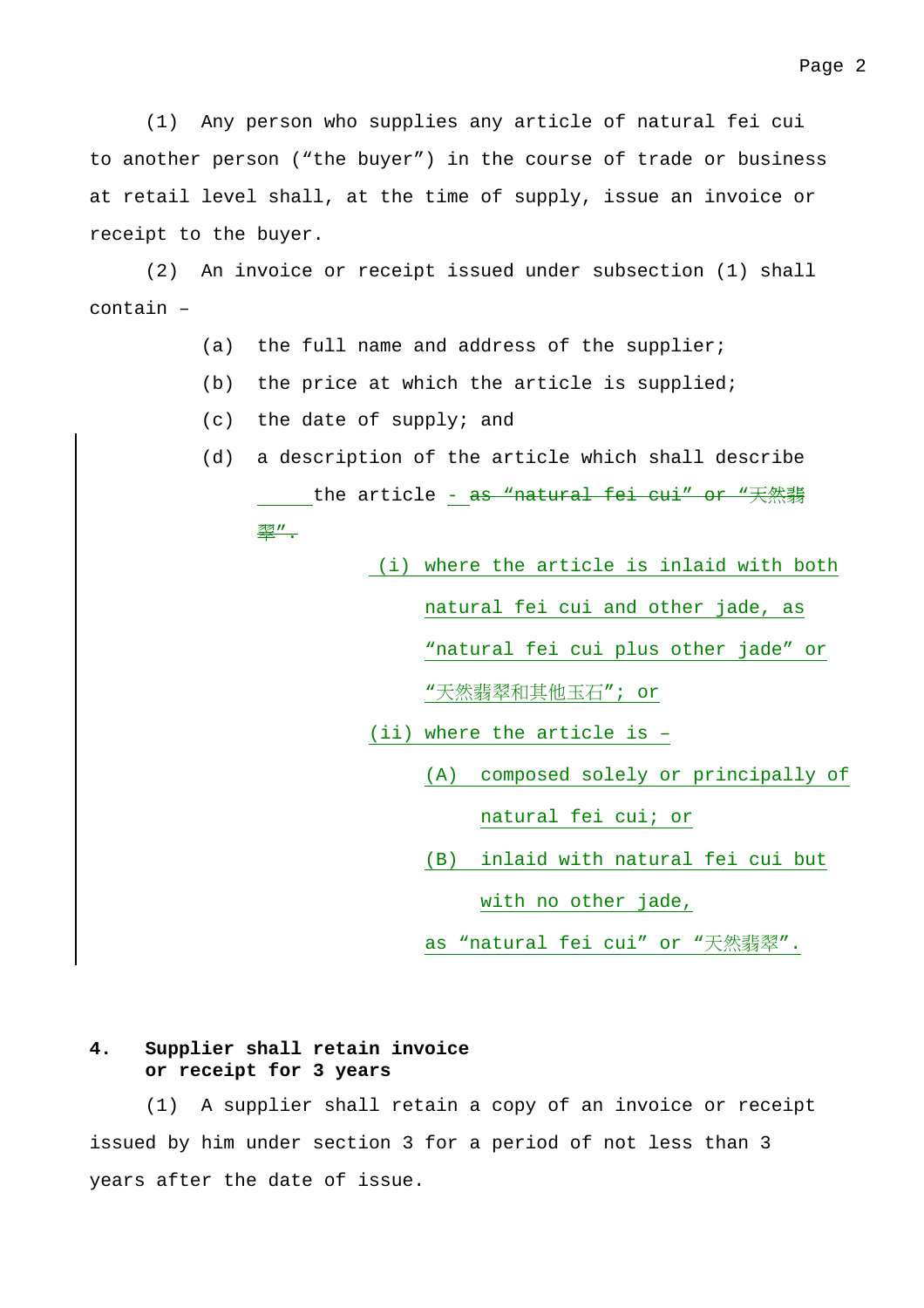#### **5. Notice to be displayed**

 (1) No person shall supply or offer to supply any article of natural fei cui in the course of trade or business at retail level unless a notice in the form specified in the Schedule is displayed prominently to all customers at the point of supply or offer.

 (2) A notice displayed under subsection (1) shall not be less than 210 mm x 297 mm in size.

 (3) The letters and characters appearing on a notice displayed under subsection (1) shall not be less than 5 mm in height.

#### **6. Position of auctioneer**

 (1) For the purposes of this Order, where an article of natural fei cui is sold by auction –

- (a) the auctioneer shall be regarded as the supplier of the article; and
- (b) it shall, in the absence of evidence to the contrary, be presumed to be supplied in the course of trade or business at retail level.

 (2) For the purposes of this Order, where an article of natural fei cui is offered for sale by auction, it shall –

- (a) be regarded as being offered for supply by the auctioneer; and
- (b) in the absence of evidence to the contrary, be presumed to be offered for supply in the course of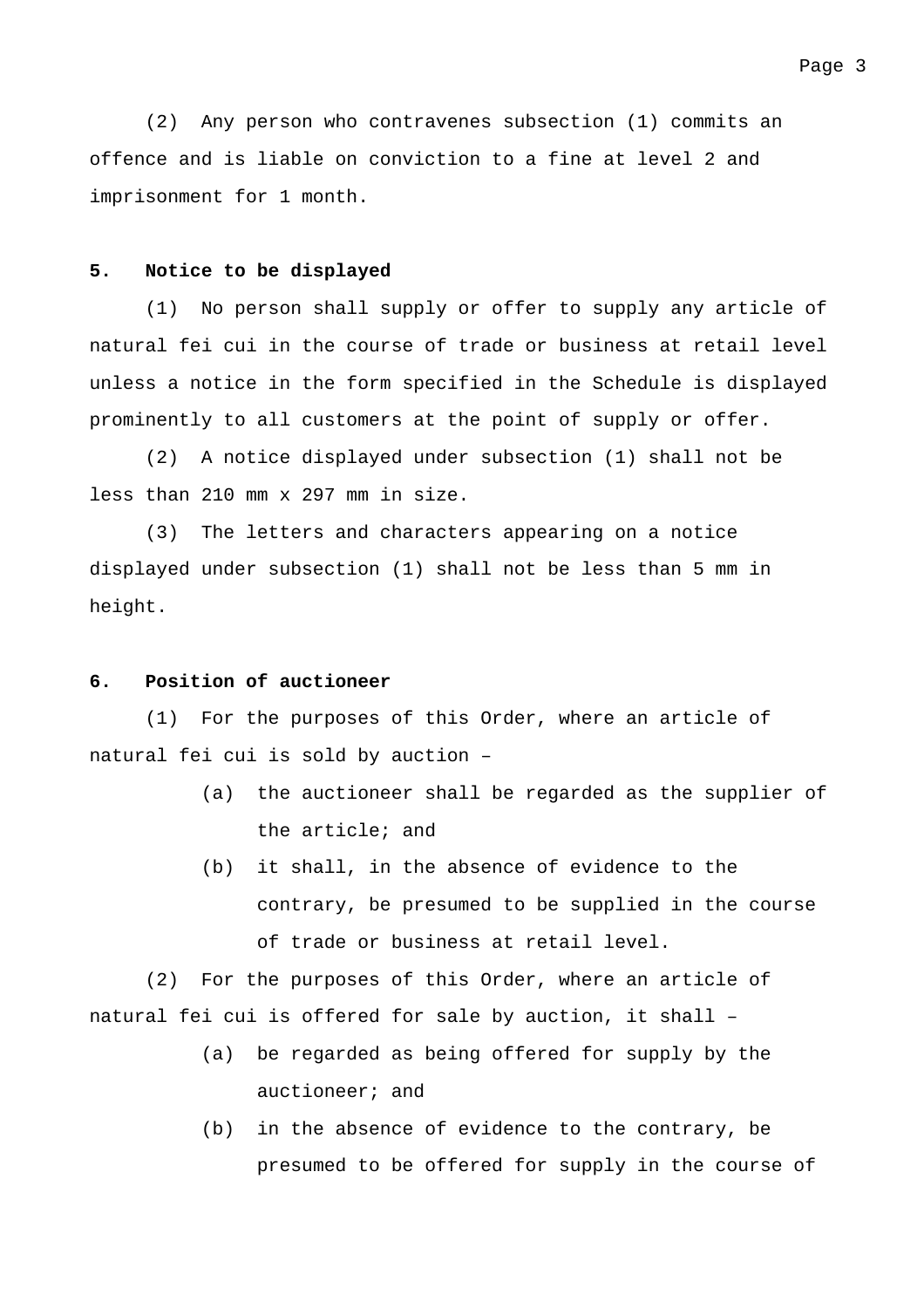trade or business at retail level.

## SCHEDULE [s. 5]

告示

《商品說明(提供關於天然翡翠

(第362章,附屬法例)

NOTICE TO BE DISPLAYED UNDER SECTION 5(1) OF THIS ORDER

**NOTICE** 

TRADE DESCRIPTIONS (PROVISION OF INFORMATION ON NATURAL FEI CUI) ORDER

的資料)令》

(Chapter 362 subsidiary legislation)

Under the laws of Hong

Kong –

(a) only jade that falls within the definition in the Trade Descriptions (Definition of Fei Cui and Natural Fei Cui) (b) 翡翠必須沒有經過<u>任何</u>改變其晶體 Regulation (Cap.362 sub. leg.) can may be described as "fei cui" only if it falls within the statutory definitions 製品發出詳細的發票或收據。which set criteria as regards its composition; (b) fei cui may be described

根據香港法例 –

- (a) 只有<del>玉石必須</del>符合《商品說明(翡 翠及天然翡翠的定義)規例》(第 362章,附屬法例)中<del>就其成分設</del> <del>定準則</del>的<del>法律</del>定義的玉石,方可被 稱為"翡翠";
- 結構或原色的處理或工序,方可被 稱為"天然"。

供應人須就所供應的每件天然翡翠